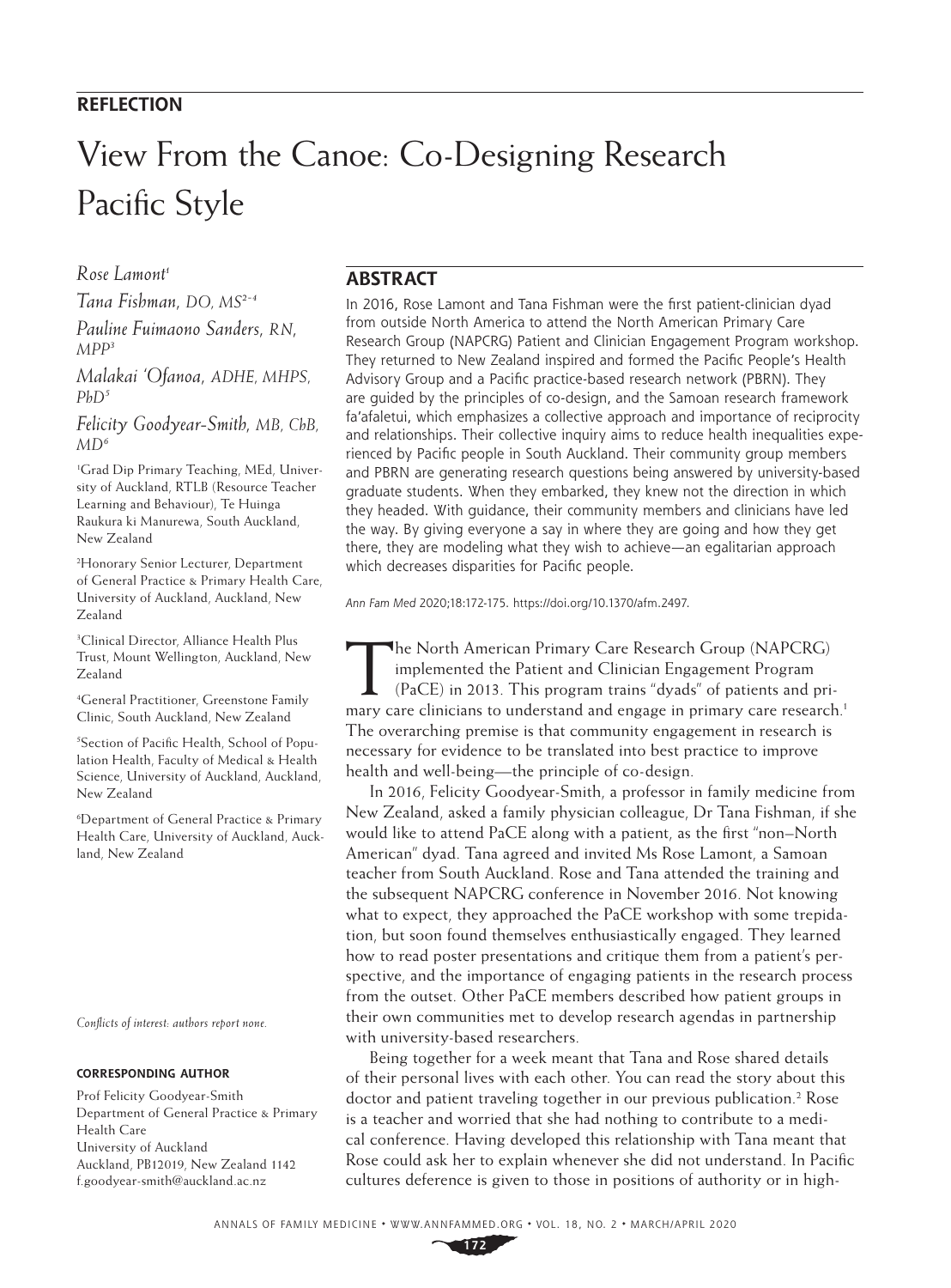status roles such as doctors, and asking them questions is considered disrespectful. The development of an egalitarian relationship between this Pacific patient and her family physician broke new ground, and they later recognized that without this, their involvement would not have been successful.

Rose and Tana returned to New Zealand inspired. Over the next year, Rose recruited a group of Pacific Island community members, and formed the Pacific People's Health Advisory Group (PPHAG). Members were invited from personal and professional networks, reflecting the core values of connectiveness and relationships in Pacific cultures. This differs from other consumer groups that recruit using criteria such as qualifications and experience and interviews. Group members belong to a number of Pacific ethnicities, come from a variety of backgrounds, and range from young people to the retired.

Pacific people have migrated from island nations such as Samoa, Tonga, Cook Islands, and Niue, and form the majority of the South Auckland population. In general, Pacific people live in high deprivation and experience poorer health outcomes than the general New Zealand population.<sup>3</sup> The aim of PPHAG is to identify where research is most needed to help improve the health of Pacific people in South Auckland. Each member has developed research questions on areas they think are important to answer, such as youth mental health, care of the elderly, diabetes, gout, teenage pregnancy, rheumatic fever, and impetigo.

In New Zealand, all family practices belong to a Primary Health Organization network (PHO).<sup>4</sup> Pacific practices in South Auckland predominantly belong to a Pacific-led PHO called Alliance Health Plus trust. Through their clinical director, Tana, and their nurse leader, Ms Pauline Fuimaono Sanders, the PHO generously offers support to PPHAG. The PHO provides a venue, meal, and stipend for those who attend the evening meetings.

PPHAG members discussed their areas of possible research interest over the next few months, but at that point the process stalled. Then Felicity invited a Tongan researcher, Dr Malakai 'Ofanoa, to join with her, and together they ran a workshop for the group to give them a basic understanding of research principles and Pacific research methodologies. This included explanations of the differences between quantitative and qualitative methods, and how to ask research questions.

Co-design and action research were explained where research is actively done by, with, and for the stakeholders who will benefit from it, such as patients, community members, and clinicians, rather than done on them.<sup>5</sup> Participatory action research is a team approach. Endusers can generate the questions, help in the study design, and be involved in its implementation. They can also assist in evaluation of its outcomes. Co-design means that the stakeholders have ownership of the studies, use the findings, and help in dissemination. Implementing change in response to new information requires enthusiastic champions, and there are none better than those involved in its creation.

The Pacific research paradigm fa'afaletui was introduced–the way (*fa'a*) the stories from different groups or "houses" (*fale*) are woven together (*tui*). This is a Samoan framework with an emphasis on a collective approach, working together–on reciprocity and relationships. It fits well within the co-design model and suits a mixed methods approach. For the fa'afaletui approach, 3 perspectives are all required for action in order to solve a problem.

The first perspective is from the top of the mountain. From here, you can look over the entire landscape and bring a long-distance lens to the problem, see the big picture. This may be a quantitative approach, looking at national or regional statistics. The second perspective is the view from the top of the tree. This brings a middle-distance lens to the issue. Data from particular communities or populations may be collected and analyzed. Lastly, there is the perspective of the person in the canoe fishing. People closest to the "school of fish" are most affected by the problem, they know the small details. However, they do not necessarily have the broader view that allows them to account for all the issues contributing to a problem. We need to hear their voices, give them the opportunity to tell their stories. This fits well with qualitative methodology.

Another associated Pacific concept is fonofale. This uses the meeting (*fono*) house (*fale*) as a metaphor for holistic health and well-being, describing the family as the foundation, and the 4 house-posts (spiritual, physical, mental, and social) supporting a roof of cultural values, set in a wider context of time and place. Fa'afaletui and fonofale are perspectives that relate to the social ecological framework, which models interconnected circles around an individual of microsystem (family), mesosystem (social institutions), exosystem (community), and macrosystem (cultural values and societal policy).<sup>6</sup>

Following the research presentation, members worked in small groups to explore how their research questions might be framed in a way that they are able to be answered, can lead to new knowledge, and have results that might make a difference.

Family practices in South Auckland were then invited to join PPHAG as partners in research. Members of the PPHAG are enrolled patients with some of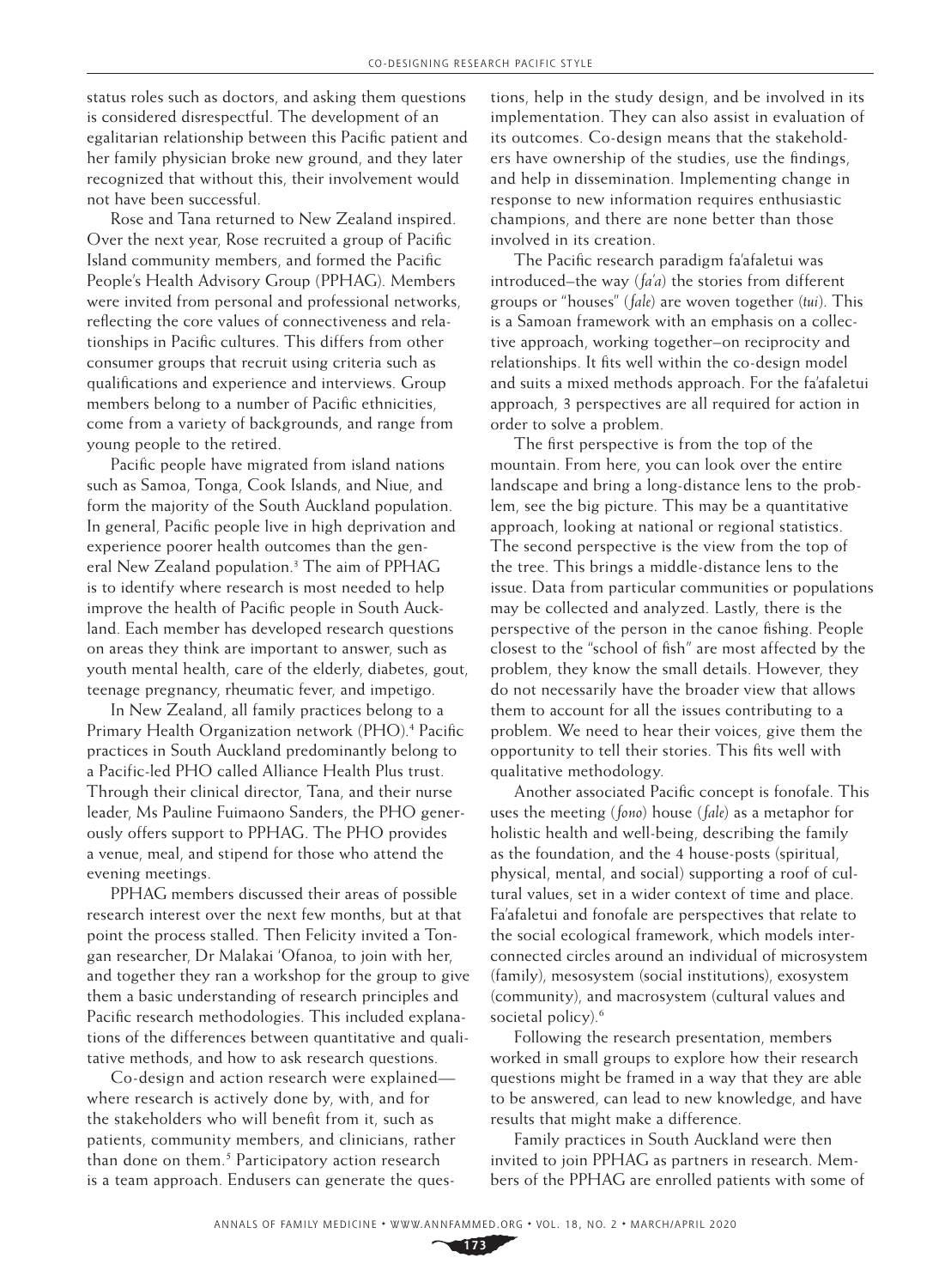these practices. Through the PHO, each practice was asked to designate 1 staff member as a research officer. This could be a family doctor, practice nurse, or practice manager. These are the champions of research for their respective practices.

A Pacific practice-based research network (PBRN) was established to conduct studies in community settings and connect PHHAG and university researchers with clinicians caring for Pacific people in the community.7,8 Having a PBRN has provided a framework to enable patients and clinicians to generate questions relevant to their own communities, and then assist in these being answered. PPHAG provides an authentic voice on problems facing their own community.

At a meeting attended by PPHAG members, the practice research officers, university researchers, a major funder for Pacific research, and key Alliance Health Plus PHO staff, the PBRN was established. Felicity and Malaki provided further training on how to ask meaningful research questions.

Following the meeting, the community members and the practices produced priority research questions from their areas of interest. Felicity and Malakai collated these to see which were true knowledge gaps, were doable, and where the answer might lead to important health differences. One question met these criteria, and also was asked by both community and practice members, so we selected this as the first project. This question is "How can we make it easier for our Pacific people to access and take medication to prevent gout?" Gout is debilitating and painful, leading to time off work and interfering with family life, plus other serious sequelae. Pacific people have a very high prevalence of gout (6.5% women and 22% men aged over 20 years),<sup>9</sup> and are also less likely than non-Pacific to take urate-lowering medication to prevent acute attacks of gout.10 This is despite a number of gout management initiatives that have been introduced to increase the use of preventative medication.

We are using graduate students (honors, masters, doctoral) to address the issue, using the fa'afaletui approach. Questions to answer include "How big is the problem?", "What has already been tried?", and "What do the people think?*"*. An honors student is looking at national and regional statistics, and triangulating these with our PBRN clinical data, on the prevalence of gout in Pacific and non-Pacific people, the proportion of gout patients who have had their blood urate levels measured, been prescribed urate-lowering drugs, and have had these dispensed regularly. She is looking at trends over time, to see if there is any indication that a local initiative appears to have made any difference.

A masters student has conducted a literature review on international gout prevention initiatives, and taking stock of all New Zealand gout programs, including educational campaigns, nurse-led programs, and pharmacist-led initiatives.

The New Zealand Health Research Council has dedicated funding for projects that create Pacific health knowledge, help translate the findings into benefits in Pacific health, and hence enhance Pacific health and well-being. They also wish to build capacity and capability of the Pacific health research workforce. Our project meets all these objectives. Felicity and Malakai have made a grant application, which includes a PhD scholarship for a Pacific student. The project will build on the knowledge gained by our masters and honors students. Community members, gout patients, and clinicians will be asked to brainstorm ideas about what else might work to engage Pacific patients with gout, and help them take preventive medication regularly. They will be encouraged to think laterally and explore culturally effective means to connect with their people. This will lead to the development and evaluation of an intervention.

It is time to grow our research capacity. PPHAG and the PBRN have many more questions they would like answered. We now have planned a further meeting where we will invite a number of Pacific researchers from both our university and other institutions. We wish to foster alliances and relationships between our Pacific community, family practices and other researchers, to see if they would like to get involved, and use their own graduate students to pick up and address other research areas identified as needing evidence to effect change.

Upon reflection, when we embarked upon this journey, we had little idea of the direction in which we were headed. With guidance, the process has enabled our community members and our clinicians to lead the way. By giving everyone a say in where we are going and how we get there, we are modeling what we wish to achieve–an egalitarian approach which decreases health disparities for Pacific people.

As one PPHAG member, a retired community worker, says, "For the first time I have equal power as a consumer. I have the freedom to say what I think, and what I need for my people."

#### **To read or post commentaries in response to this article, see it online at [http://www.AnnFamMed.org/content/18/2/172.](http://www.AnnFamMed.org/content/18/2/172)**

**Key words:** community-based participatory research; Pacific people; co-design; practice-based research network; New Zealand; patient and clinician engagement; primary care

Submitted June 5, 2019; submitted, revised, September 5, 2019; accepted September 12, 2019.

**Funding support:** Dr Fishman & Ms Rose Lamont's attendance at the NAPCRG conference in 2016 was supported by the PaCE grant from PCORI.